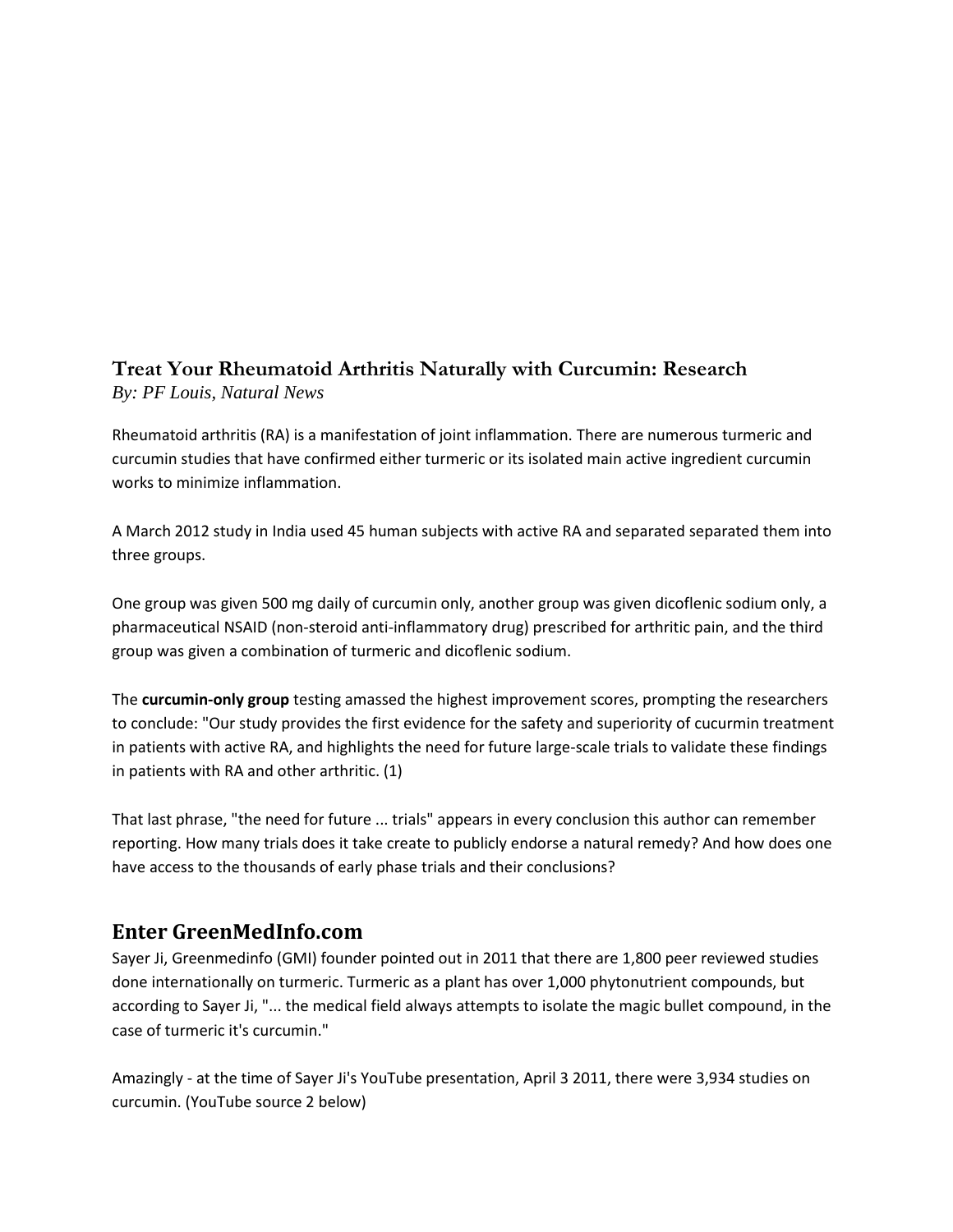According to Sayer Ji, the *National Institutes of Health* (NIH) and the *National Library of Medicine*, contribute to *PubMed*, which is GreenMedInfo's source for creating their database.

But you'd be overwhelmed by the sheer numbers and left in the dark with NIH's stated "official" opinions meant to restrict attention to the medical mafia's "standard of care" and away from [natural](http://www.naturalnews.com/natural.html) remedies.

For example - with turmeric, the NIH states it may *possibly* be effective for GI disorders while stating there is insufficient evidence of effectiveness for a whole list of diseases, including RA!

GreenMed's data base allows anyone to observe the numbers of turmeric or any other natural substance's clinical or lab trials and even indexes them according to the disease, pharmacological actions, and type of testing, human, animal or in vitro (petri dish and test tube).

This allows one to see the preponderance of evidence with testing and go to the specific medical or science journal abstracts after narrowing the search down. As a member of *GreenMedInfo* for a small monthly fee, you can dig even deeper into individual studies.

## **The FDA drug trial approach is systemically flawed to favor big money**

Only Big Pharma corporate groups are willing and able to foot a big bill for total research, from in vitro through three phases of human trials, to obtain patent proprietorial rights for a drug.

It's usually a drug that often mimics a natural ingredient or can be synthesized from one, granting the corporation exclusive marketing rights for up to two decades. (3)

Interestingly, a newsletter that features FDA policies, proceedings, and policing rarely mentions healing. The focus is on business policies, patent rights, and other legal matters. Yes folks, medicine is big business with a white coat and black hat.

Naturopaths and supplement providers need not apply. They can't play this game, and they cannot even promote healing properties of herbs used for thousands of years effectively.

The FDA protects Big Pharma's big bucks and even gets a piece of the action for every drug it approves after accepting only Big Pharma's drug trial reports.

"Evidence based research" is the priestly phrase that commands the medical profession and holds the public in awe while ignoring and marginalizing years of empirically proven efficacy and safety for millions of humans.

You can determine your own preponderance of evidence for natural substances with